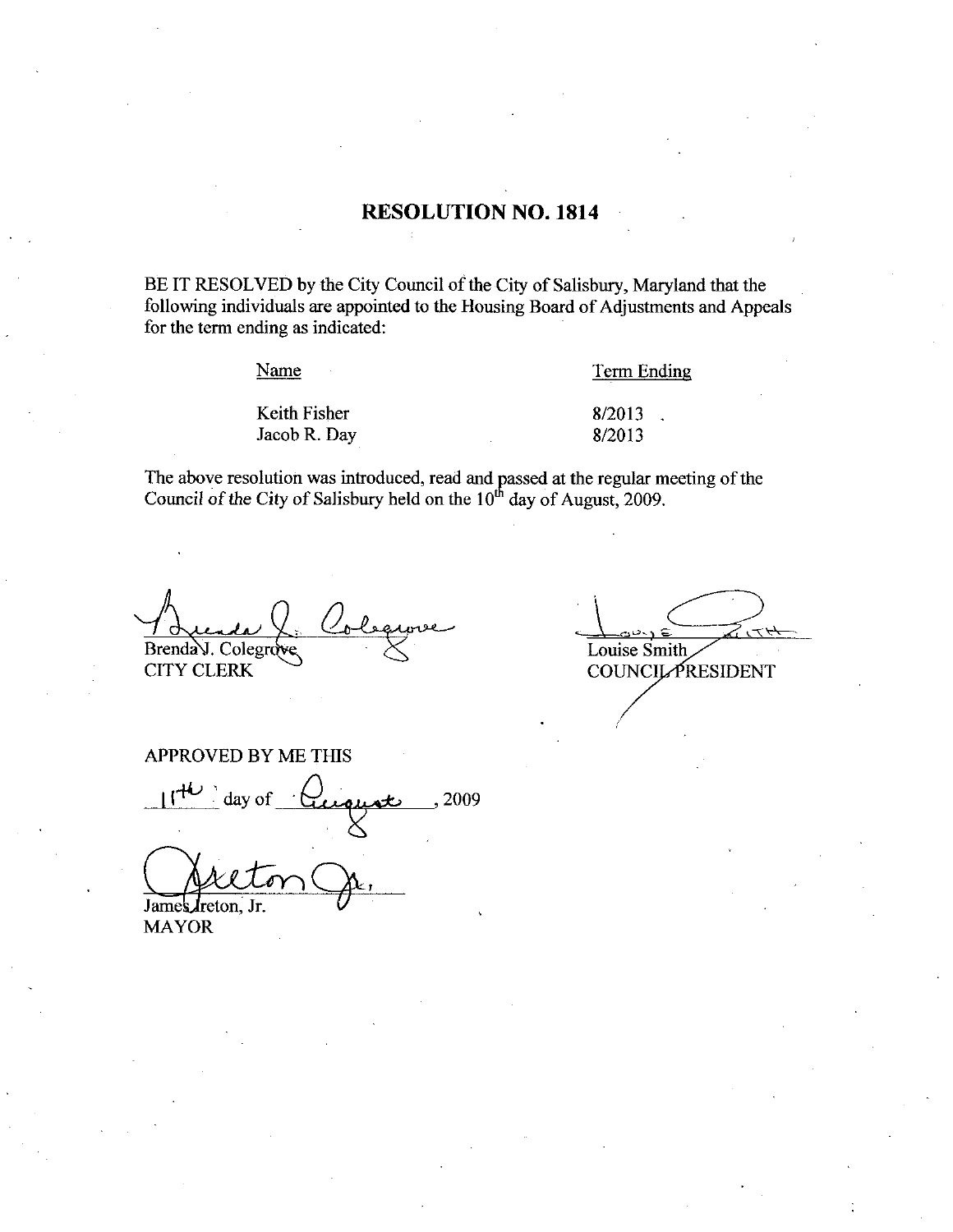### INTER

# $\frac{1}{\text{OFFICE}}$   $\frac{1}{\text{MEMO}}$

### OFFICE OF THE MAYOR

To: John Pick From: Sherrell McBride  $S<sup>1</sup>$ Subject: Appointment to the Housing Board of Adjustments  $&$  Appeals Date: August 3, 2009

Mayor Ireton would like to appoint the following persons to the Housing Board of Adjustments and Appeals

> Name Keith Fisher Jacob R. Day

Term Ending <u>Term F</u><br>8/2013<br>8/2013 Term F<br>8/2013<br>8/2013

Attached you will find the letters of interest and/or resumes and the Resolution necessary for these appointments. Please forward this information to the City Council for the next City Council meeting. Please let me know if you have any questions.

Attachment

CC: Mayor Tilghman William Holland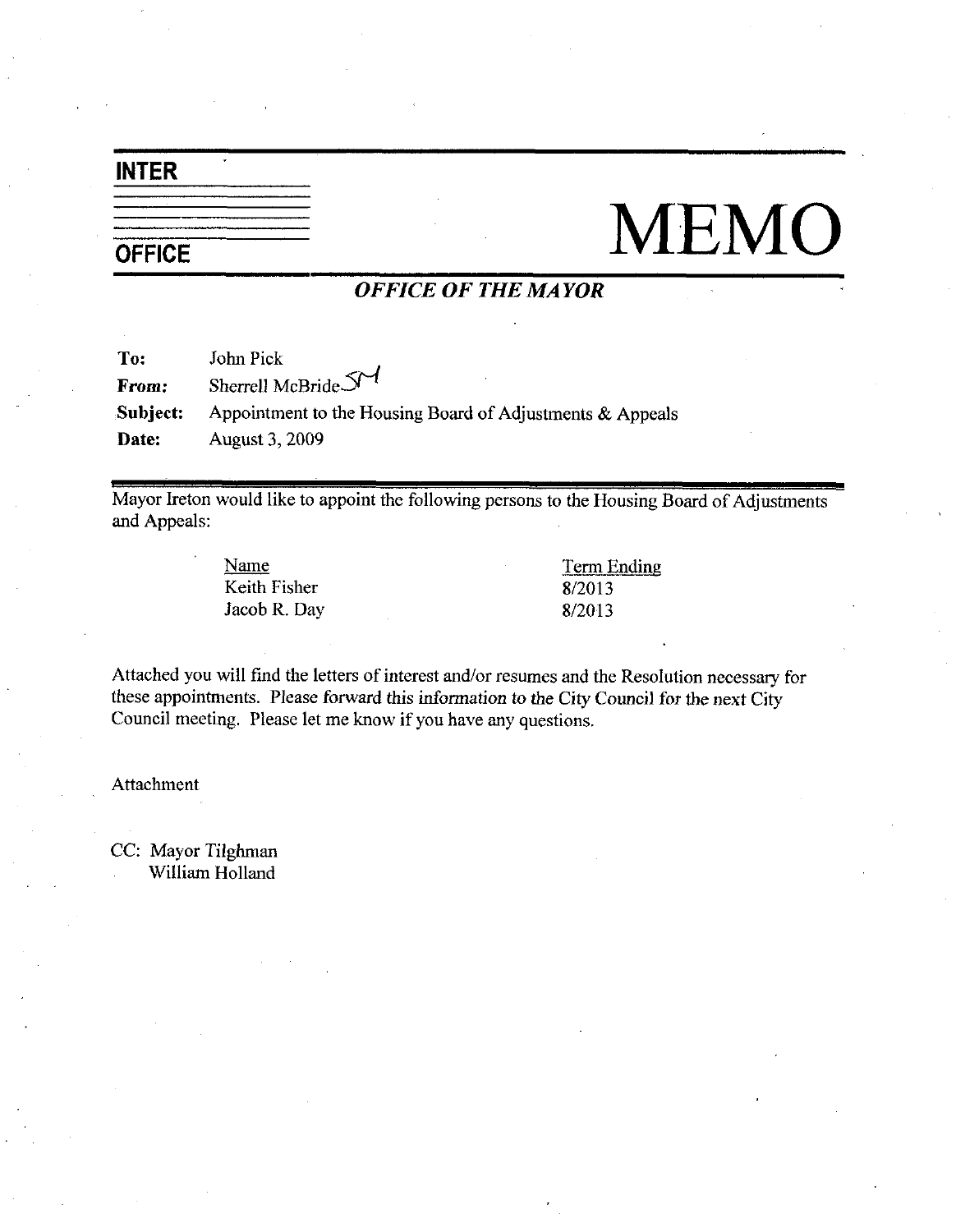Office of the Mayor City of Salisbury 125 N. Division St. Salisbury, MD. 21801-4940

### **RE:** Board of Adjustments and Appeals

To Whom It May Concern

My name is Keith Fisher, I am responding to a press release requesting qualified persons to serve on the above mentioned board. I am currently a registered architect in the City of Salisbury. I have been employed with this firm for close to nine years. I have a bachelors degree in Architecture that was obtained in 1998. I have been successfully employed since that time of graduation.

It is my intention to help my community in anyway I can. I would greatly enjoy being a It is my intention to help my community in anyway I can. I would greatly enjoy being a<br>part of this board. It was recommended to me by a fellow co-worker who has served on<br>various boards for the City of Salisbury. His name degree in Architecture that was obtained in 1998. I have been successfully employe since that time of graduation.<br>It is my intention to help my community in anyway I can. I would greatly enjoy being part of this board. It various boards for the City of Salisbury. His name is Ernie Olds AIA. Please don't hesitate to contact him or Tom Becker if you need references.

Thank you for your consideration; I look foreword to hearing from you.

Sincerely

Keith P. Fisher AIA LEED AP The Becker Morgan Group, Inc. 312 W. Main St. Salisbury Md. 21801  $(410)$ -546-9100<br>kfisher@beckermorgan.com Keith P. Fisher AIA LEED.<br>The Becker Morgan Group,<br>312 W. Main St.<br>Salisbury Md. 21801<br>(410)-546-9100<br>kfisher@beckermorgan.com

 $410 - 713.5875(ceW)$ 

 $\begin{CD} \mathbb{P} & \mathbb{E} \mathbb{C} \mathbb{E} \mathbb{I} \mathbb{V} \mathbb{E} \mathbb{D} \ \mathbb{D} & \text{and} \end{CD}$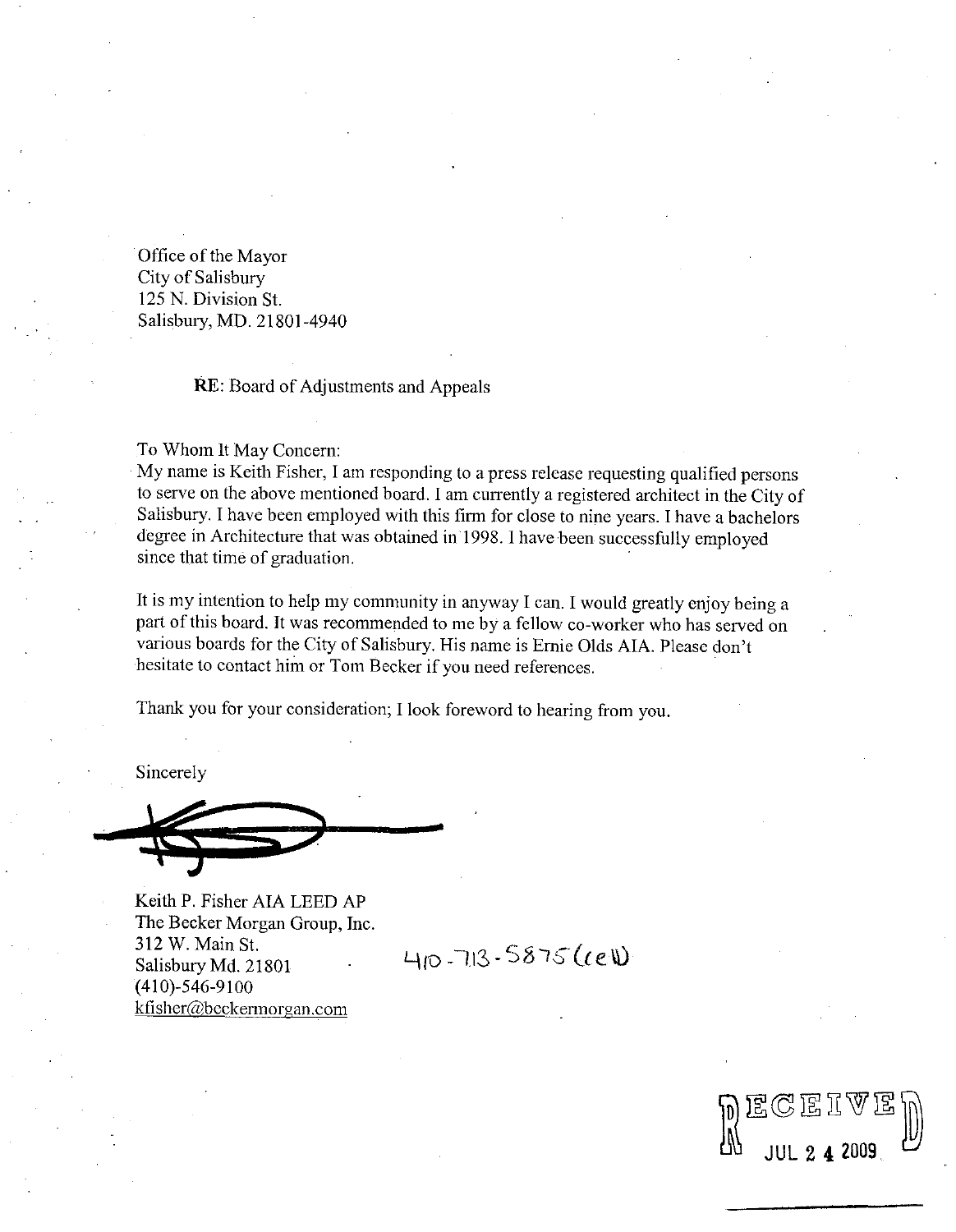# JACOB R. DAY

502 Druid Hill Avenue  $P + 1$  443 235 6233<br>Salisbury, MD 21801 **E** iacobrday@gmail.com  $E$  jacobrday@gmail.com

EDUCATION

| MSc. Nature, Society and Environmental Policy | $2007 - 2008$ |
|-----------------------------------------------|---------------|
| M. Urban Design<br>$\mathbf{w}$               | $2006 - 2007$ |
| <b>BS.</b> Architecture                       | $2000 - 2004$ |

curriculum vitae <sup>1</sup>

EXPERIENCE

Eastern Shore Land **Eastern Shore Candidates** Town Planning Manager **Construction Construction** 

- Cambridge, MD/ Queenstown, MD  $\quad$   $\quad$   $\quad$  Developing and leading a new, robust urban design, planning and policy assistance, advocacy and education program focused on the 41 municipalities on Maryland's mid/upper Easter Lastern Shore Land Town Planning Manager 2008 - Present<br>Conservancy 2008 - Present<br>Cambridge, MD/ Queenstown, MD + Developing and leading a new, robust urban design, planning and policy assistance, advocacy<br>Light Time deve Town Planning Manager<br>+ Developing and leading a new, robust urban design, planning and policy assistance, advocacy<br>and education program focused on the 41 municipalities on Maryland's mid/upper Eastern Shore<br>+ Managing te
	- planning conference launching the Eastern Shore Planning Academy and many other educational and advocacy programs

President, Chairman 2004 - 2005 Afgilltecti<br>Washingtol<br>[Full Time]  $+$ National Officer, staff member, leading full-time staff of 5 (and 2 contractors) Wrote and managed \$850,000 budget (grown to over \$1,000,000 by the end of my term)  $+$ Official representative to the profession, government, academia  $\ddot{}$ Responsible for organizational administration development and advocacy among various groups  $+$ Responsible for general policy setting, establishing partnerships  $\ddot{+}$ Developed strategy for, introduced first (\$2 million) capital campaign The University of Altowards and the University Connecting our strategic plan to our buddle<br>
The University Connecting our strategic plan to our buddle<br>
The University Connecting our strategic plan to our buddle<br>
The Univer Developed AIAS' first Operating Plan, successfully connecting our strategic plan to our budget Developed AIAS, 1881 Operating Fran, successfully collitect<br>Developed expansion plan for *Freedom by Design,* AIAS' na<br>Launched *www.aias.org,* new branding campaign and logo Developed expansion plan for *Freedom by Design,* AIAS' national community service program Responsible for content and vision of the journal, including them<br>Managed all authors, solicited articles and coordinated work with<br>Published twice annually reaching 15,000 libraries & subscribers<br>Crit is an academic and c [Contractual] Responsible for content and vision of the journal, including theme selection<br>Managed all authors, solicited articles and coordinated work with design firm and printe<br>Published twice annually reaching 15,000 libraries & sub Responsible for content and vision of the journal, including theme selection Managed all authors, solicited articles and coordinated work with design firm and printers<br>Published twice annually reaching 15,000 libraries & subscribers  $+$  $\ddot{+}$ Crit is an academic and critical journal of student and emerging professional work and thought  $\ddot{+}$ Partners for Livable Communities Program Assistant / Program Officer 2007 Washington, DC [Contractual]  $\overline{P}$  Program Officer for contract with AARP Researched and developed comprehensive definition of "livability" for PLC Trustees' endorsement<br>Planned and organized gathering of 'Livability Advisors', including many public officials  $\ddot{+}$ University of Maryland Graduate Research Assistant 2005 - 2006 College Park MD [Seasonal] Researched organizational development and structures for founding non profit

Architectural Intern 1999 - 2004

Schematic Design, Design Development, Construction Documents, Modeling, Field Measuring Schematic Design, Design Development, Construction Doo<br>Developed internal file organization system for the firm's

Developed internal file organization system for the firm's drawings and correspondence

University of Oxford Carnegie Mellon University University of Maryland

American Institute of Architecture Students (AIAS) l4rashington DG

Conservancy<br>Cambridge, MD/ Queenstown, MD

Crit: Journal of Architecture Washington DC

Becker Morgan Group

Salisbury, MD Seasonal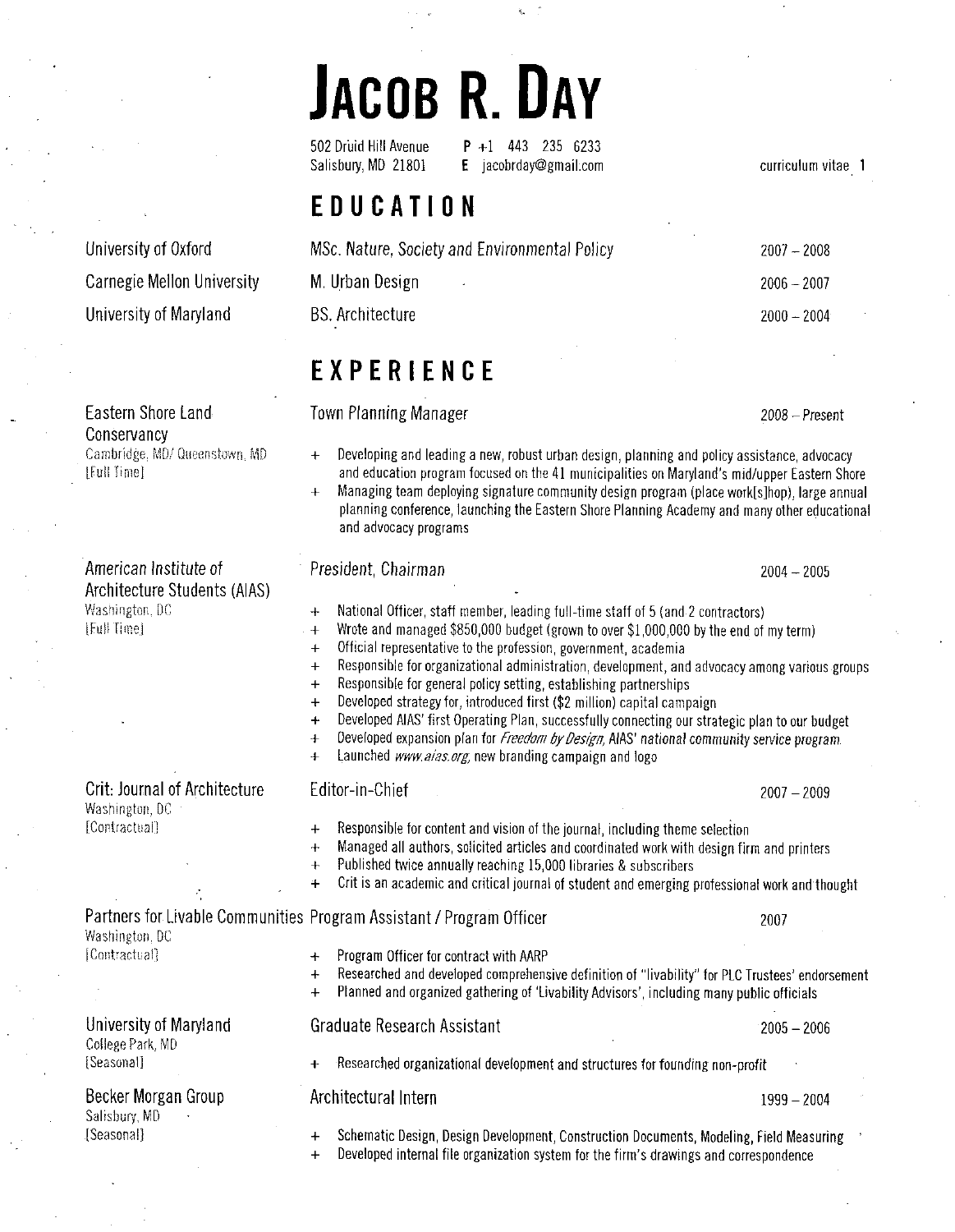## SKILLS

Computer Programs Highly proficient in all Microsoft Office Suite Programs, Adobe Creative Suite programs, AutoCAD UT THE U<br>Highly proficient in all Microsoft Office Suite Programs, Adobe Creative Suite<br>Microstation, ESRI ArcGIS (v.9.2), SketchUp, Google Earth Pro, SPSS (v.16.0)

Research Methods High degree of familiarity with large Census, labor and economic data sets; strong experience with Location Quotient, Shift-Share, Neighborhood Workforce and Purchasing Power economic analyses; experience with human research methods including interviews and participant observation; high degree of familiarity with internet research interfaces, including LexisNexis, OxLIP, Google Scholar

|                                                     | ACADEMIC AWARDS                                                                                                                                    |               |
|-----------------------------------------------------|----------------------------------------------------------------------------------------------------------------------------------------------------|---------------|
| Distinction<br>[Academic Honor]                     | University of Oxford MSc Dissertation Honors Recipient<br>Title: Uncovering a Hybrid Agro-Spatial Network through the Lawn                         | 2008          |
| Academic Commendation<br>[Academic Honor]           | Carnegie Mellon University School of Architecture (2)                                                                                              | 2006 2007     |
| Student of the Year Award<br>[Academic Honor]       | University of Maryland Architecture Alumni Association                                                                                             | 2004          |
| <b>National Honor Societies</b><br>[Academic Honor] | Alpha Lambda Delta<br>Phi Eta Sigma & Primmanum<br>National Society of Collegiate Scholars<br>National Dean's List of Outstanding College Students | $2001 - 2004$ |
| <b>College Park Scholars</b><br>[Academic Honor]    | University of Maryland<br>Member of the PUBLIC LEADERSHIP program<br>Living & Learning Honors Community<br>$+$                                     | $2000 - 2002$ |

## HONORS

|                                                                                 | mativilar obolcty of collegiate ochilials<br>National Dean's List of Outstanding College Students                                                                                                                                                                  |               |
|---------------------------------------------------------------------------------|--------------------------------------------------------------------------------------------------------------------------------------------------------------------------------------------------------------------------------------------------------------------|---------------|
| <b>College Park Scholars</b><br>[Academic Honor]                                | University of Maryland<br>Member of the PUBLIC LEADERSHIP program<br>$+$<br>Living & Learning Honors Community<br>$+$                                                                                                                                              | $2000 - 2002$ |
|                                                                                 | HONORS                                                                                                                                                                                                                                                             |               |
| <b>Honorable Mention</b><br>[Design Award]                                      | Urban Land Institute Gerald D. Hines Urban Design Competition<br>Urban Design & Development Plan for Los Angeles, CA                                                                                                                                               | 2007          |
| "Jacob Day: Citizen Architect"<br>[Biographical Profile]                        | <b>Becoming An Architect</b><br>Book by Lee Waldrep, Ph.D., published by John Wiley & Sons<br>$^{+}$<br>Profile of my experiences in a book for future architects, used by introductory architecture courses<br>$\ddot{}$<br>pp. 35, 82, 107-110, 268<br>$\ddot{}$ | 2006          |
| American Institute of Architects (AIA) Richard Upjohn Fellow<br>[Service Award] | Medal for service to the AIA National Board of Directors<br>$+$                                                                                                                                                                                                    | 2005          |
| 1 <sup>st</sup> Place<br>[Design Award]                                         | AIAS Maryland Regional Design Competition<br>Visitor's Center for Salisbury, MD<br>$+$                                                                                                                                                                             | 2004          |
| 4 <sup>th</sup> Place<br>[Design Award]                                         | National Building Museum Design Competition<br>Farmer's Market Design : Dupont Circle : Washington, DC<br>$\ddot{}$                                                                                                                                                | 2003          |
| Distinguished Citizen Award<br>[Scholarship]                                    | Chamber of Commerce [Salisbury, MD]                                                                                                                                                                                                                                | 2000          |
| <b>Community Leadership Award</b><br>[Service Award]                            | Washington Redskins Community Foundation<br>\$2,500 Service Award for design, construction and leadership in building Memorial Garden for 3<br>4<br>Classmates who passed away                                                                                     | 2000          |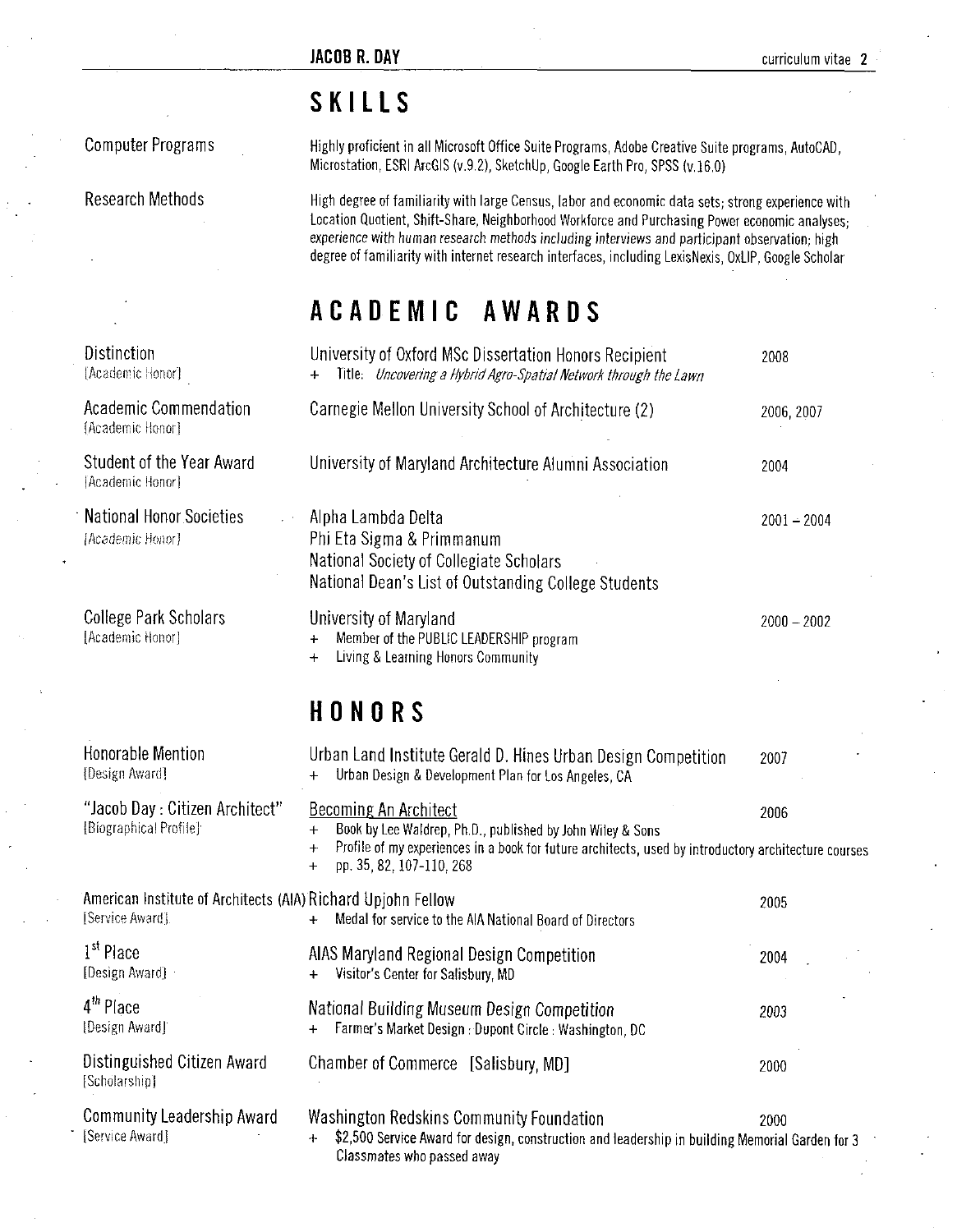|                                                                                                    | ÷                                                                                                                                                                                                                                                                                                                                                                                                                                                                                       |                                   |
|----------------------------------------------------------------------------------------------------|-----------------------------------------------------------------------------------------------------------------------------------------------------------------------------------------------------------------------------------------------------------------------------------------------------------------------------------------------------------------------------------------------------------------------------------------------------------------------------------------|-----------------------------------|
|                                                                                                    | <b>JACOB R. DAY</b>                                                                                                                                                                                                                                                                                                                                                                                                                                                                     | curriculum vitae 3                |
|                                                                                                    | PUBLICATIONS                                                                                                                                                                                                                                                                                                                                                                                                                                                                            |                                   |
| <b>Crit: Journal of Architecture</b><br>[Academic Journal] <sup>*</sup>                            | Editor-in-Chief<br>+ Issue 64: Moment<br>$+$ Issue 65: '68 Acts<br>+ Issue 66: Connective Tissue                                                                                                                                                                                                                                                                                                                                                                                        | $2007 -$ Present                  |
| Strategies for the Reuse of<br>Vacant Land<br>[Book]                                               | Contributor<br>pp. 1-14<br>$\div$<br>Compendium of redevelopment strategies for struggling communities around Pittsburgh, PA<br>$\ddot{}$<br>'Mending the Bootstraps', methods of rebuilding community economy along with infrastructure<br>$\ddot{}$<br>Published by The Urban Land Institute (ULI) and the Pittsburgh Urban Redevelopment Authority<br>$\ddot{}$                                                                                                                      | 2007                              |
| Making the Familiar Strange:<br>A Sniper in the Suburbs<br>[Book]                                  | Research Assistant/Illustrator/Graphic Designer<br>Primary author: B.D. Wortham, PhD<br>$\div$<br>Submission to Pamphlet Architecture 28<br>$+$                                                                                                                                                                                                                                                                                                                                         | 2006                              |
| 'Growth is nothing to fear'<br>[Letter to the Editor]                                              | Author<br>Letter to the Editor in response to multiple articles on growth and conservation<br>$+$                                                                                                                                                                                                                                                                                                                                                                                       | 2006                              |
| The Studio Culture Summit<br>[Conference Digest]                                                   | Publisher, Contributor                                                                                                                                                                                                                                                                                                                                                                                                                                                                  | 2005                              |
| 'Leadership Begins at Home'<br>[Article]                                                           | Author<br>Crit : Journal of Architecture                                                                                                                                                                                                                                                                                                                                                                                                                                                | 2005                              |
|                                                                                                    | <b>SERVICE</b>                                                                                                                                                                                                                                                                                                                                                                                                                                                                          |                                   |
| Wicomico County (MD)                                                                               | Natural Resources Conservation Advisory Committee Member<br>Council-appointed, Executive-nominated committee to identify preservation and land use policies<br>$+$<br>for natural and agricultural lands in the County                                                                                                                                                                                                                                                                  | 2009 - Present                    |
| Urban Dialogues, Inc.<br>[Board-of Directors]                                                      | Vice Chairman<br>Researcher/Strategist<br>Community design, education and empowerment organization created with B.D. Wortham, PhD<br>$\ddotmark$                                                                                                                                                                                                                                                                                                                                        | $2006 -$ Present<br>$2005 - 2006$ |
| National Architectural<br>Accrediting Board (NAAB)                                                 | <b>Accreditation Team Member</b><br>Yale University<br>$\ddotmark$<br>North Carolina State University<br>$+$<br>University of Nevada at Las Vegas<br>$\ddot{}$                                                                                                                                                                                                                                                                                                                          | $2005 - 2008$                     |
| American Institute of Architects<br>(AIA)<br>[Board of Directors]                                  | National Student Director<br>Full, voting member of the 2005 AIA Board of Directors<br>$\ddot{\phantom{1}}$<br>Observer to the 2004 AIA Board of Directors<br>$+$<br><b>Committee Assignments</b><br>AIA150 Blueprint for America Group, AIA150 Center for Architecture Programming Group,<br>$+$<br>Membership Committee, Resolutions Committee, Preservation Education Task Group, Community<br>Discussion Group, Emerging Professionals Discussion Group, Diversity Discussion Group | $2004 - 2006$<br>$2004 -$ Present |
| <b>Five Presidents Council</b>                                                                     | Chairman<br>Roundtable of the National Presidents and CEOs of the AIA, AIAS, ACSA, NAAB & NCARB<br>$\ddot{}$<br>Chaired the Spring 2005 round of meetings<br>+                                                                                                                                                                                                                                                                                                                          | $2004 - 2005$                     |
| National Council of Architectural Education Committee Member<br><b>Registration Boards (NCARB)</b> |                                                                                                                                                                                                                                                                                                                                                                                                                                                                                         | $2004 - 2005$                     |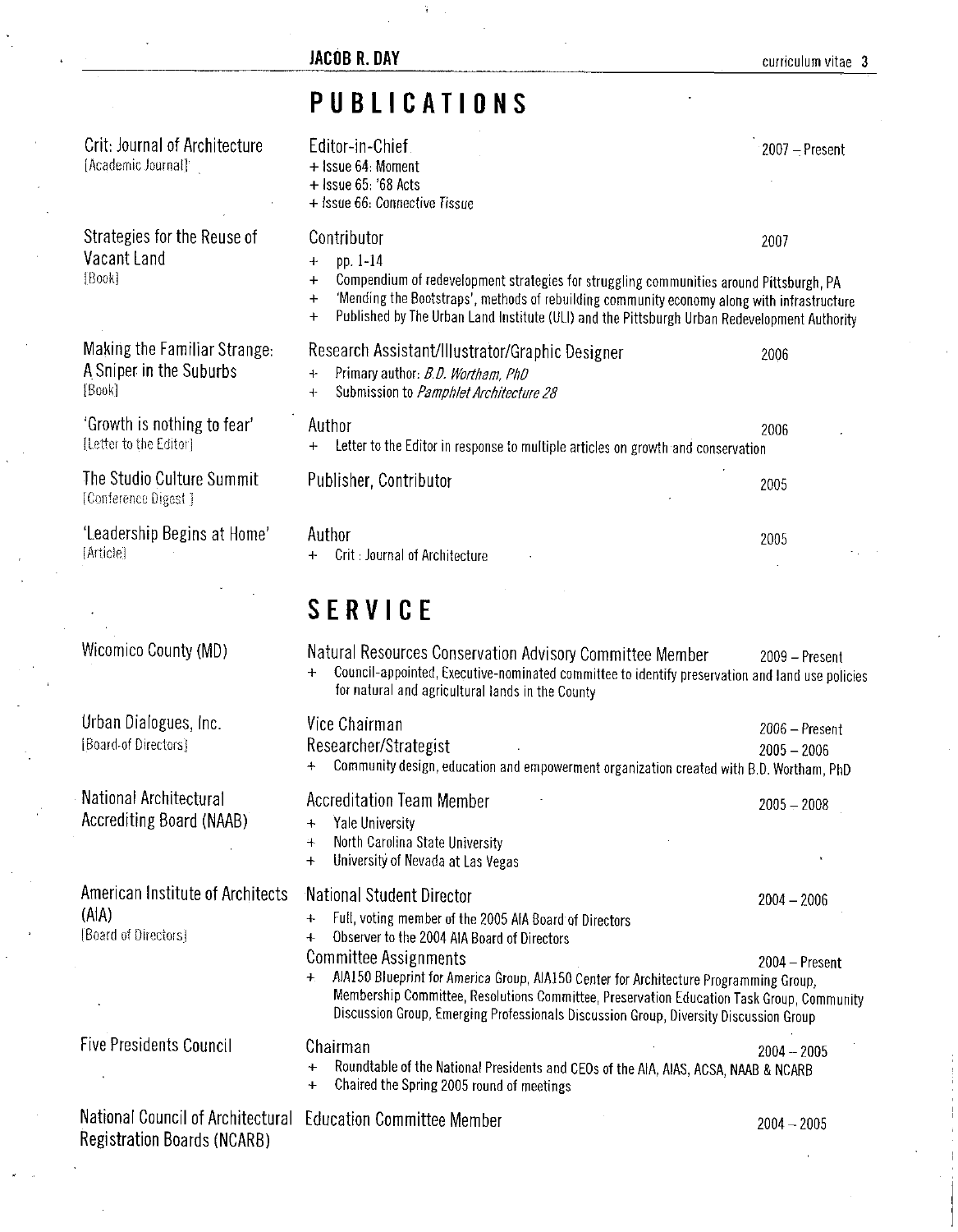$\hat{\mathcal{L}}$ 

## SERVICE [con.]

| American Institute of                                           | Chairman                                                                                                                                                                                                                                                                                   | $2004 - 2005$  |
|-----------------------------------------------------------------|--------------------------------------------------------------------------------------------------------------------------------------------------------------------------------------------------------------------------------------------------------------------------------------------|----------------|
| Architecture Students (AIAS)                                    | + Elected, full-time national officer and staff member                                                                                                                                                                                                                                     |                |
| [Board of Directors]                                            | Past President<br>Full, voting member of the 2005-2006 AIAS Board of Directors                                                                                                                                                                                                             | $2005 - 2006$  |
|                                                                 | Publisher                                                                                                                                                                                                                                                                                  | $2004 - 2005$  |
|                                                                 | Crit: International Journal of Architecture Students                                                                                                                                                                                                                                       |                |
|                                                                 | Committee Assignments<br>Beyond Architecture Campaign Executive Committee (Co-Chairman: Alumni & Member Division),                                                                                                                                                                         | 2004 - Present |
|                                                                 | Executive Director's Campaign Leadership Cabinet, Capital Campaign Preliminary Planning<br>Group, Elections Committee (Chairman), Governance Committee, 50 <sup>th</sup> Anniversary Task Force<br>(Chairman), Membership Committee, Studio Culture Task Force, Internal Affairs Committee |                |
| ArchVoices                                                      | <b>Advisory Committee Member</b>                                                                                                                                                                                                                                                           | 2004           |
| <b>AIAS Maryland Chapter</b>                                    | President                                                                                                                                                                                                                                                                                  | $2003 - 2004$  |
|                                                                 | Local affiliate organization of national American Institute of Architecture Students<br>$\ddot{}$<br>Highest membership in chapter history (128 members)<br>$\ddot{}$<br>Initiated CONNECT. Marketing campaign to unite students, faculty and alumni<br>$\div$                             |                |
|                                                                 | Record-breaking fundraising $ \approx$ \$20,000<br>$\div$                                                                                                                                                                                                                                  |                |
| Alpha Tau Omega Fraternity                                      | Chaplain                                                                                                                                                                                                                                                                                   | $2002 - 2003$  |
|                                                                 | Philanthropy Chair                                                                                                                                                                                                                                                                         | $2002 - 2003$  |
|                                                                 | <b>Public Relations Chair</b>                                                                                                                                                                                                                                                              | $2001 - 2002$  |
|                                                                 | Vice President : Inaugural Pledge Class                                                                                                                                                                                                                                                    | $2000 - 2001$  |
| University of Maryland                                          | Studio Culture Task Force [Co-Chair]                                                                                                                                                                                                                                                       | $2005 - 2006$  |
| School of Architecture                                          | Lecture Committee [Junior Representative]                                                                                                                                                                                                                                                  | $2002 - 2003$  |
| JELD-WEN Windows & Doors, Inc.<br>[Design Jury]                 | JELD-WEN © Doors International Design Competition                                                                                                                                                                                                                                          | $2005 - 2006$  |
| American Institute of Architects                                | National Honor Awards                                                                                                                                                                                                                                                                      | $2005 - 2006$  |
| (A A)                                                           | Premier Global Award for Architectural Design                                                                                                                                                                                                                                              |                |
| [Design Jury]                                                   | Twenty-Five Year Award<br>For Building's Significant & Lasting Contribution to Architecture<br>$+$                                                                                                                                                                                         |                |
| <b>Tau Sigma Delta</b><br>[Design Jury]                         | National Poster Design Competition                                                                                                                                                                                                                                                         | 2004           |
| Association of Collegiate                                       | New Faculty Teaching Award                                                                                                                                                                                                                                                                 | 2005           |
| Schools of Architecture (ACSA)                                  | Premier award for excellence in teaching architecture for new professors                                                                                                                                                                                                                   |                |
| [Teaching Jury]                                                 | <b>Topaz Medallion</b><br>Premier award for excellence in teaching in the field of architecture                                                                                                                                                                                            | 2004           |
| Salisbury/Wicomico Arts Council<br>[Scholarship Jury]           | <b>Brent Scholarship</b><br>Award to three local student artists for academic and creative excellence<br>$+$                                                                                                                                                                               | $2007 - 2008$  |
| American Institute of Architects<br>(AIA)<br>[Scholarship Jury] | AIA/AAF Minority/Disadvantaged Scholarships                                                                                                                                                                                                                                                | 2006           |